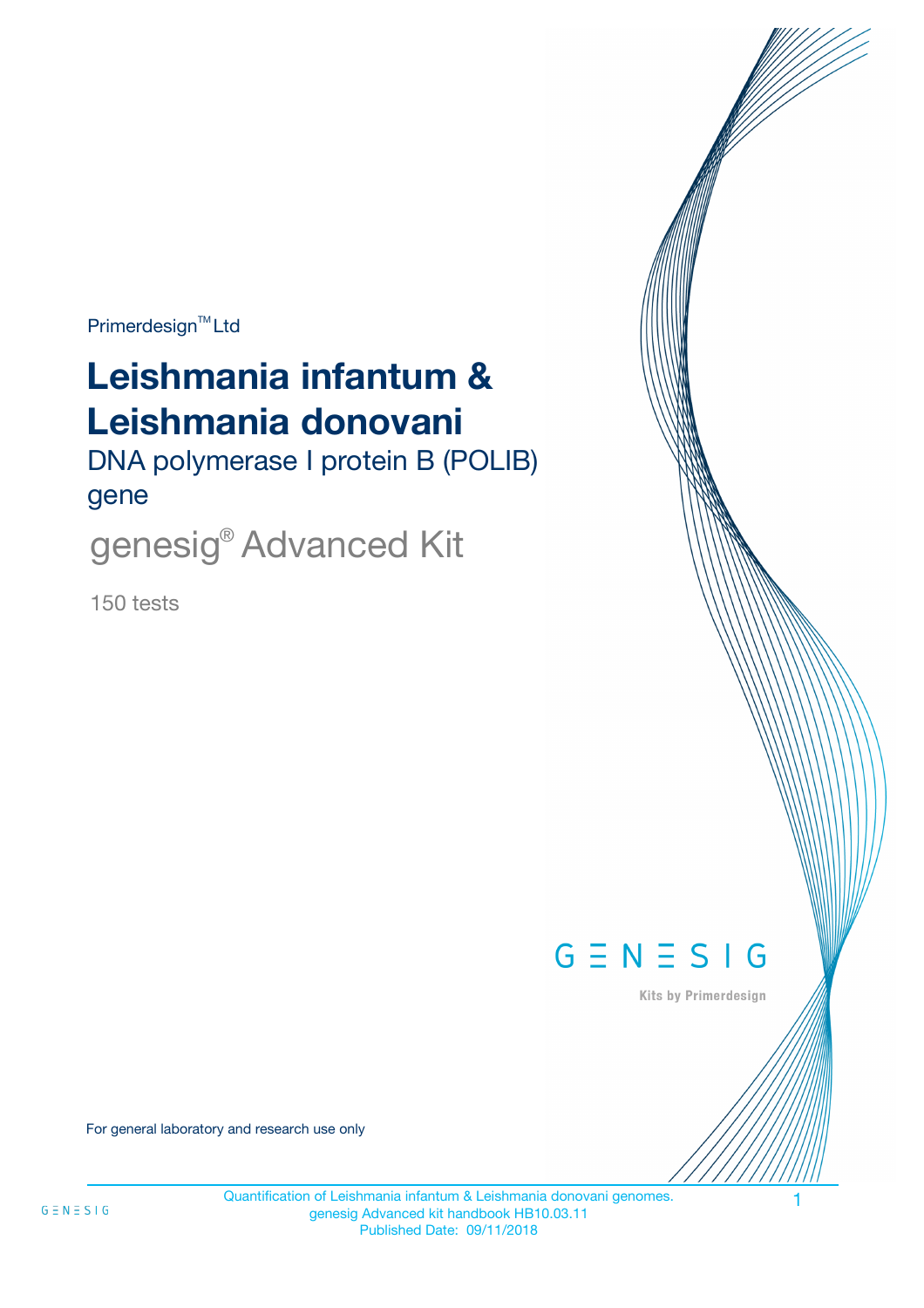# Introduction to Leishmania infantum & Leishmania donovani

Leishmania infantum (L.infantum) is an intracellular protozoan parasite that is part of the genus Leishmania and part of the L.donovani complex. It is responsible for causing visceral leishmaniasis. The genome consists of 36 chromosomes with a total genome size of just over 32Mb. Like all members of the Kinetoplastids class, aside from the DNA carried on the chromosomes, they also carry kinetoplast circle DNA within the mitchondria. Depending on the host, the morphological features of the organism vary. Within mammalian host, the protozoan is in the form of an amistigote, a round non-motile form that is only 3-7 micrometres in diameter. Within the sandfly vector, the amastigote transforms into a promastigote, a spindle shaped cell that is 3 times larger and has a single flagellum which allows for motility.

Leishmania donovani (L.donovani) is also responsible for causing visceral leishmaniasis and is closely related to L.infantum to the point where some authors believe that these two species are subspecies of each other.

The pathogen is spread by spread through an insect vector, the sandflies of the Phlebotomus and the Lutzomyia genus. Once inside the mammalian host, promastigotes invade macrophages. Once inside, they transform back into the smaller amastigote form and reproduce within the cell, eventually causing it to lyse. The released amistigotes then infect other macrophage cells and in time, becomes a systemic infection targeting the spleen and liver.

Typical symptoms are fever and the enlargement of the spleen, or splenomegaly, with enlargement of the liver, hepatomegaly and is fatal if it is left untreated. Post-kala-azar dermal leishmaniasis (PKDL) is characterized by a macular, maculo-papular or nodular rash and is a complication of VL that is frequently observed after treatment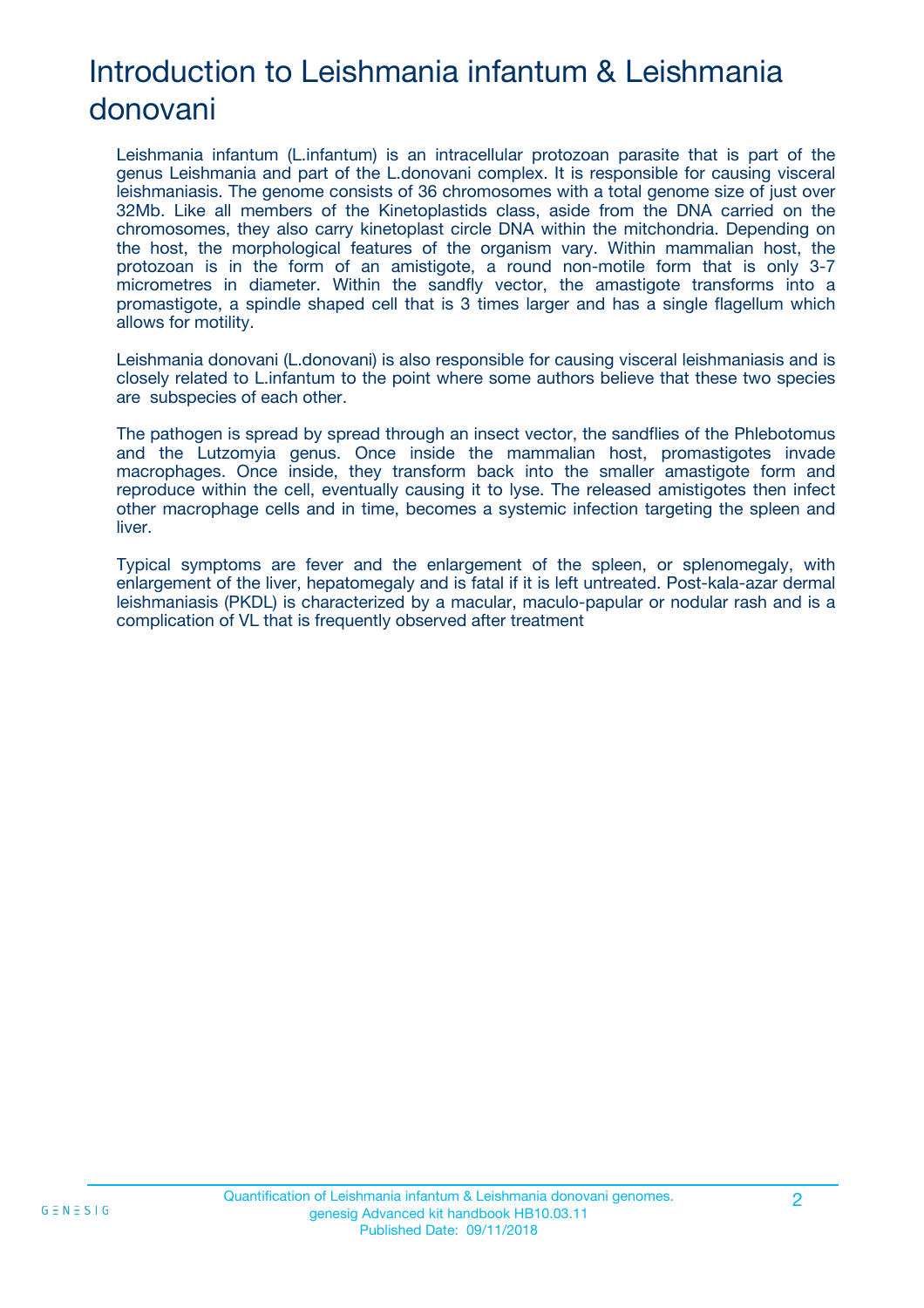# **Specificity**

The Primerdesign genesig Kit for Leishmania infantum & Leishmania donovani (L.infantum/L. donovani) genomes is designed for the in vitro quantification of L.infantum/L.donovani genomes. The kit is designed to have a broad detection profile. Specifically, the primers represent 100% homology with over 95% of the NCBI database reference sequences available at the time of design.

The dynamics of genetic variation means that new sequence information may become available after the initial design. Primerdesign periodically reviews the detection profiles of our kits and when required releases new versions.

If you require further information, or have a specific question about the detection profile of this kit then please send an e.mail to enquiry@primerdesign.co.uk and our bioinformatics team will answer your question.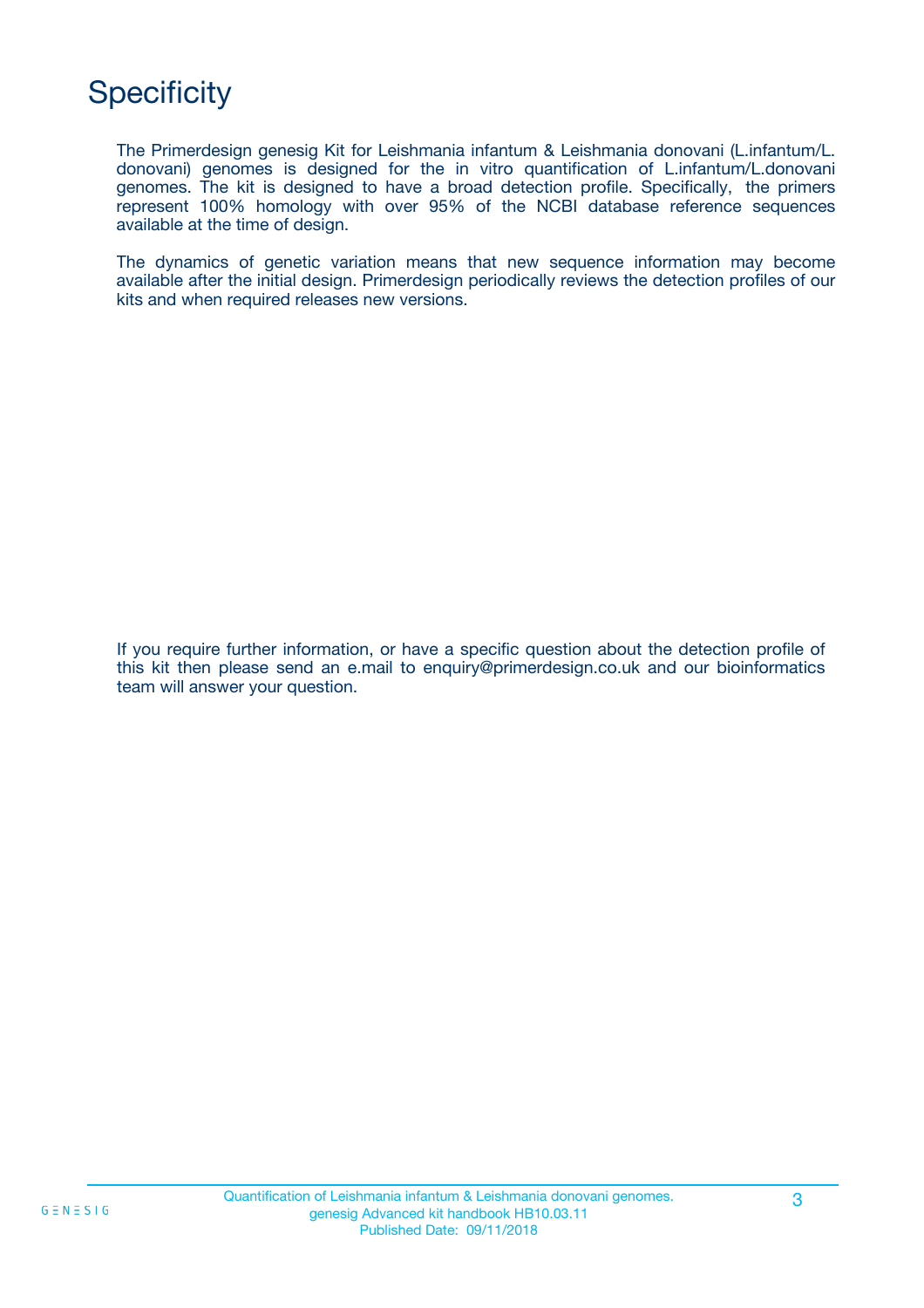# Kit contents

- **L.infantum/L.donovani specific primer/probe mix (150 reactions BROWN)** FAM labelled
- **L.infantum/L.donovani positive control template (for Standard curve RED)**
- **Internal extraction control primer/probe mix (150 reactions BROWN)** VIC labelled as standard
- **Internal extraction control DNA (150 reactions BLUE)**
- **Endogenous control primer/probe mix (150 reactions BROWN)** FAM labelled
- **RNase/DNase free water (WHITE)** for resuspension of primer/probe mixes
- **Template preparation buffer (YELLOW)** for resuspension of internal control template, positive control template and standard curve preparation

### Reagents and equipment to be supplied by the user

#### **Real-time PCR Instrument**

#### **Extraction kit**

This kit is recommended for use with genesig Easy DNA/RNA extraction kit. However, it is designed to work well with all processes that yield high quality RNA and DNA with minimal PCR inhibitors.

#### **oasig**TM **lyophilised or Precision**®**PLUS 2X qPCR Master Mix**

This kit is intended for use with oasig or PrecisionPLUS2X qPCR Master Mix.

**Pipettors and Tips**

**Vortex and centrifuge**

#### **Thin walled 1.5 ml PCR reaction tubes**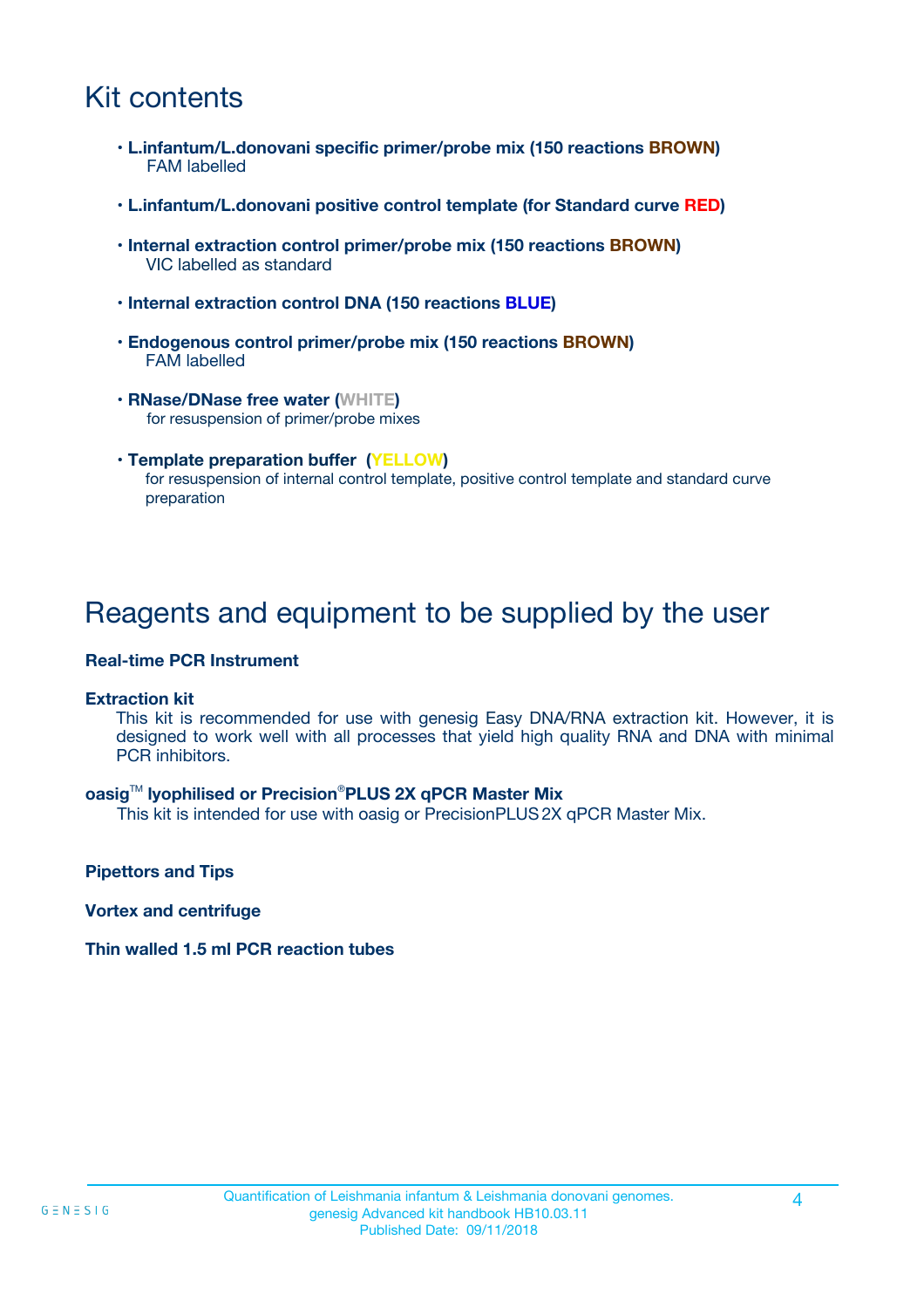### Kit storage and stability

This kit is stable at room temperature but should be stored at -20ºC on arrival. Once the lyophilised components have been resuspended they should not be exposed to temperatures above -20°C for longer than 30 minutes at a time and unnecessary repeated freeze/thawing should be avoided. The kit is stable for six months from the date of resuspension under these circumstances.

If a standard curve dilution series is prepared this can be stored frozen for an extended period. If you see any degradation in this serial dilution a fresh standard curve can be prepared from the positive control.

Primerdesign does not recommend using the kit after the expiry date stated on the pack.

### Suitable sample material

All kinds of sample material suited for PCR amplification can be used. Please ensure the samples are suitable in terms of purity, concentration, and DNA integrity (An internal PCR control is supplied to test for non specific PCR inhibitors). Always run at least one negative control with the samples. To prepare a negative-control, replace the template DNA sample with RNase/DNase free water.

### Dynamic range of test

Under optimal PCR conditions genesig L.infantum/L.donovani detection kits have very high priming efficiencies of >95% and can detect less than 100 copies of target template.

### Notices and disclaimers

This product is developed, designed and sold for research purposes only. It is not intended for human diagnostic or drug purposes or to be administered to humans unless clearly expressed for that purpose by the Food and Drug Administration in the USA or the appropriate regulatory authorities in the country of use. During the warranty period Primerdesign genesig detection kits allow precise and reproducible data recovery combined with excellent sensitivity. For data obtained by violation to the general GLP guidelines and the manufacturer's recommendations the right to claim under guarantee is expired. PCR is a proprietary technology covered by several US and foreign patents. These patents are owned by Roche Molecular Systems Inc. and have been sub-licensed by PE Corporation in certain fields. Depending on your specific application you may need a license from Roche or PE to practice PCR. Additional information on purchasing licenses to practice the PCR process may be obtained by contacting the Director of Licensing at Roche Molecular Systems, 1145 Atlantic Avenue, Alameda, CA 94501 or Applied Biosystems business group of the Applera Corporation, 850 Lincoln Centre Drive, Foster City, CA 94404. In addition, the 5' nuclease assay and other homogeneous amplification methods used in connection with the PCR process may be covered by U.S. Patents 5,210,015 and 5,487,972, owned by Roche Molecular Systems, Inc, and by U.S. Patent 5,538,848, owned by The Perkin-Elmer Corporation.

# Trademarks

Primerdesign™ is a trademark of Primerdesign Ltd.

genesig $^\circledR$  is a registered trademark of Primerdesign Ltd.

The PCR process is covered by US Patents 4,683,195, and 4,683,202 and foreign equivalents owned by Hoffmann-La Roche AG. BI, ABI PRISM® GeneAmp® and MicroAmp® are registered trademarks of the Applera Genomics (Applied Biosystems Corporation). BIOMEK® is a registered trademark of Beckman Instruments, Inc.; iCycler™ is a registered trademark of Bio-Rad Laboratories, Rotor-Gene is a trademark of Corbett Research. LightCycler™ is a registered trademark of the Idaho Technology Inc. GeneAmp®, TaqMan® and AmpliTaqGold® are registered trademarks of Roche Molecular Systems, Inc., The purchase of the Primerdesign™ reagents cannot be construed as an authorization or implicit license to practice PCR under any patents held by Hoffmann-LaRoche Inc.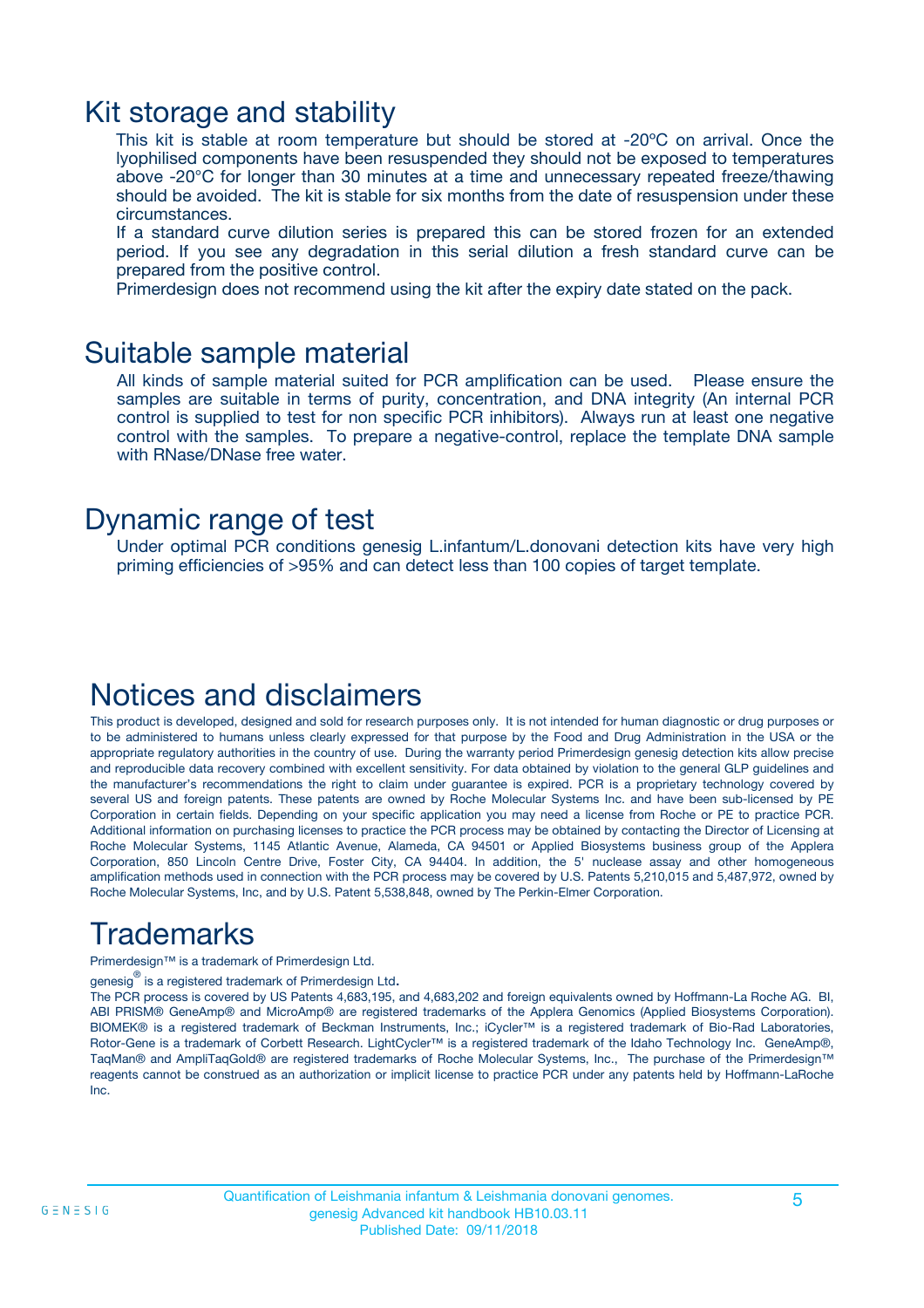## Principles of the test

#### **Real-time PCR**

A L.infantum/L.donovani specific primer and probe mix is provided and this can be detected through the FAM channel.

The primer and probe mix provided exploits the so-called TaqMan® principle. During PCR amplification, forward and reverse primers hybridize to the L.infantum/L.donovani DNA. A fluorogenic probe is included in the same reaction mixture which consists of a DNA probe labeled with a 5`-dye and a 3`-quencher. During PCR amplification, the probe is cleaved and the reporter dye and quencher are separated. The resulting increase in fluorescence can be detected on a range of qPCR platforms.

#### **Positive control**

For copy number determination and as a positive control for the PCR set up, the kit contains a positive control template. This can be used to generate a standard curve of L.infantum/L. donovani copy number / Cq value. Alternatively the positive control can be used at a single dilution where full quantitative analysis of the samples is not required. Each time the kit is used, at least one positive control reaction must be included in the run. A positive result indicates that the primers and probes for detecting the target L.infantum/L.donovani gene worked properly in that particular experimental scenario. If a negative result is obtained the test results are invalid and must be repeated. Care should be taken to ensure that the positive control does not contaminate any other kit component which would lead to falsepositive results. This can be achieved by handling this component in a Post PCR environment. Care should also be taken to avoid cross-contamination of other samples when adding the positive control to the run. This can be avoided by sealing all other samples and negative controls before pipetting the positive control into the positive control well.

#### **Negative control**

To validate any positive findings a negative control reaction should be included every time the kit is used. For this reaction the RNase/DNase free water should be used instead of template. A negative result indicates that the reagents have not become contaminated while setting up the run.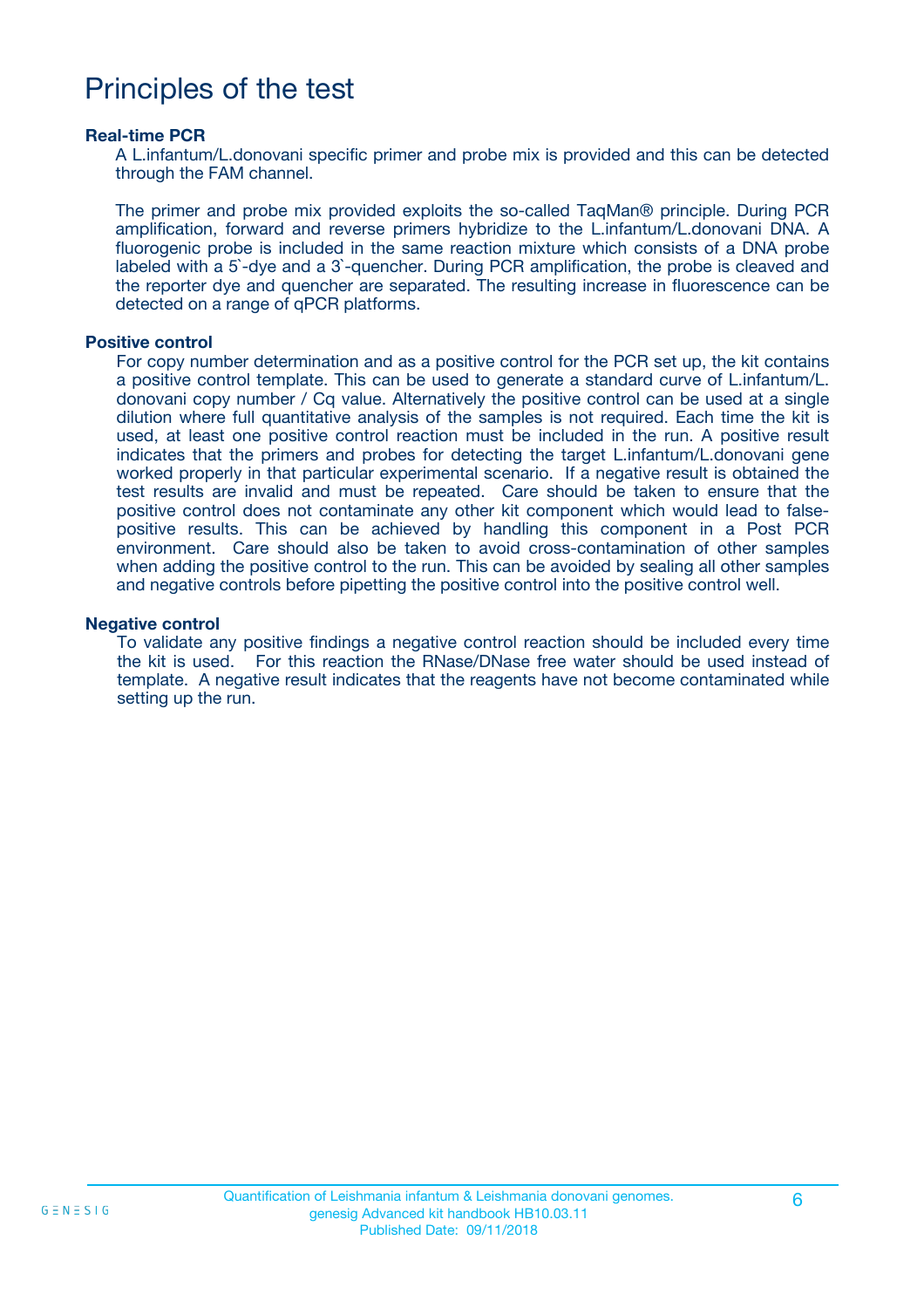#### **Internal DNA extraction control**

When performing DNA extraction, it is often advantageous to have an exogenous source of DNA template that is spiked into the lysis buffer. This control DNA is then co-purified with the sample DNA and can be detected as a positive control for the extraction process. Successful co-purification and qPCR for the control DNA also indicates that PCR inhibitors are not present at a high concentration.

A separate primer and probe mix are supplied with this kit to detect the exogenous DNA using qPCR. The primers are present at PCR limiting concentrations which allows multiplexing with the target sequence primers. Amplification of the control DNA does not interfere with detection of the L.infantum/L.donovani target DNA even when present at low copy number. The Internal control is detected through the VIC channel and gives a Cq value of 28+/-3.

#### **Endogenous control**

To confirm extraction of a valid biological template, a primer and probe mix is included to detect an endogenous gene. Detection of the endogenous control is through the FAM channel and it is NOT therefore possible to perform a multiplex with the L.infantum/L.donovani primers. A poor endogenous control signal may indicate that the sample did not contain sufficient biological material.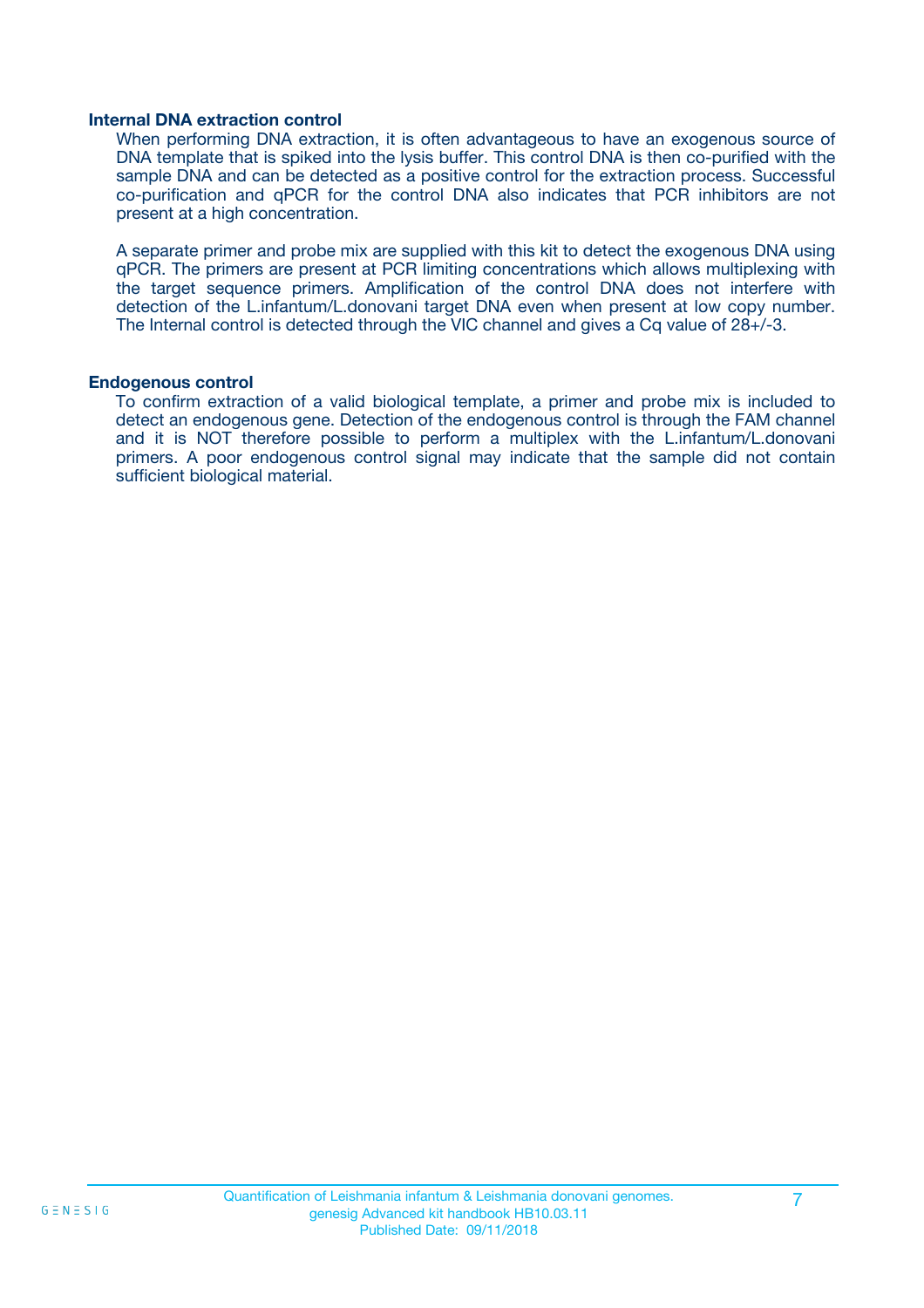### Resuspension protocol

To minimize the risk of contamination with foreign DNA, we recommend that all pipetting be performed in a PCR clean environment. Ideally this would be a designated PCR lab or PCR cabinet. Filter tips are recommended for all pipetting steps.

- **1. Pulse-spin each tube in a centrifuge before opening.** This will ensure lyophilised primer and probe mix is in the base of the tube and is not spilt upon opening the tube.
- **2. Resuspend the primer/probe mixes in the RNase/DNase free water supplied, according to the table below:**

To ensure complete resuspension, vortex each tube thoroughly.

| Component - resuspend in water                       |          |  |
|------------------------------------------------------|----------|--|
| <b>Pre-PCR pack</b>                                  |          |  |
| L.infantum/L.donovani primer/probe mix (BROWN)       | $165$ µl |  |
| Internal extraction control primer/probe mix (BROWN) | $165$ µl |  |
| Endogenous control primer/probe mix (BROWN)          | 165 µl   |  |

**3. Resuspend the internal control template and positive control template in the template preparation buffer supplied, according to the table below:** To ensure complete resuspension, vortex each tube thoroughly.

| Component - resuspend in template preparation buffer    |          |  |
|---------------------------------------------------------|----------|--|
| <b>Pre-PCR heat-sealed foil</b>                         |          |  |
| Internal extraction control DNA (BLUE)                  |          |  |
| <b>Post-PCR heat-sealed foil</b>                        |          |  |
| L.infantum/L.donovani Positive Control Template (RED) * | $500$ µl |  |

\* This component contains high copy number template and is a VERY significant contamination risk. It must be opened and handled in a separate laboratory environment, away from the other components.

### DNA extraction

The internal extraction control DNA can be added either to the DNA lysis/extraction buffer or to the DNA sample once it has been resuspended in lysis buffer.

**DO NOT add the internal extraction control DNA directly to the unprocessed biological sample as this will lead to degradation and a loss in signal.**

- **1. Add 4µl of the Internal extraction control DNA (BLUE) to each sample in DNA lysis/extraction buffer per sample.**
- **2. Complete DNA extraction according to the manufacturers protocols.**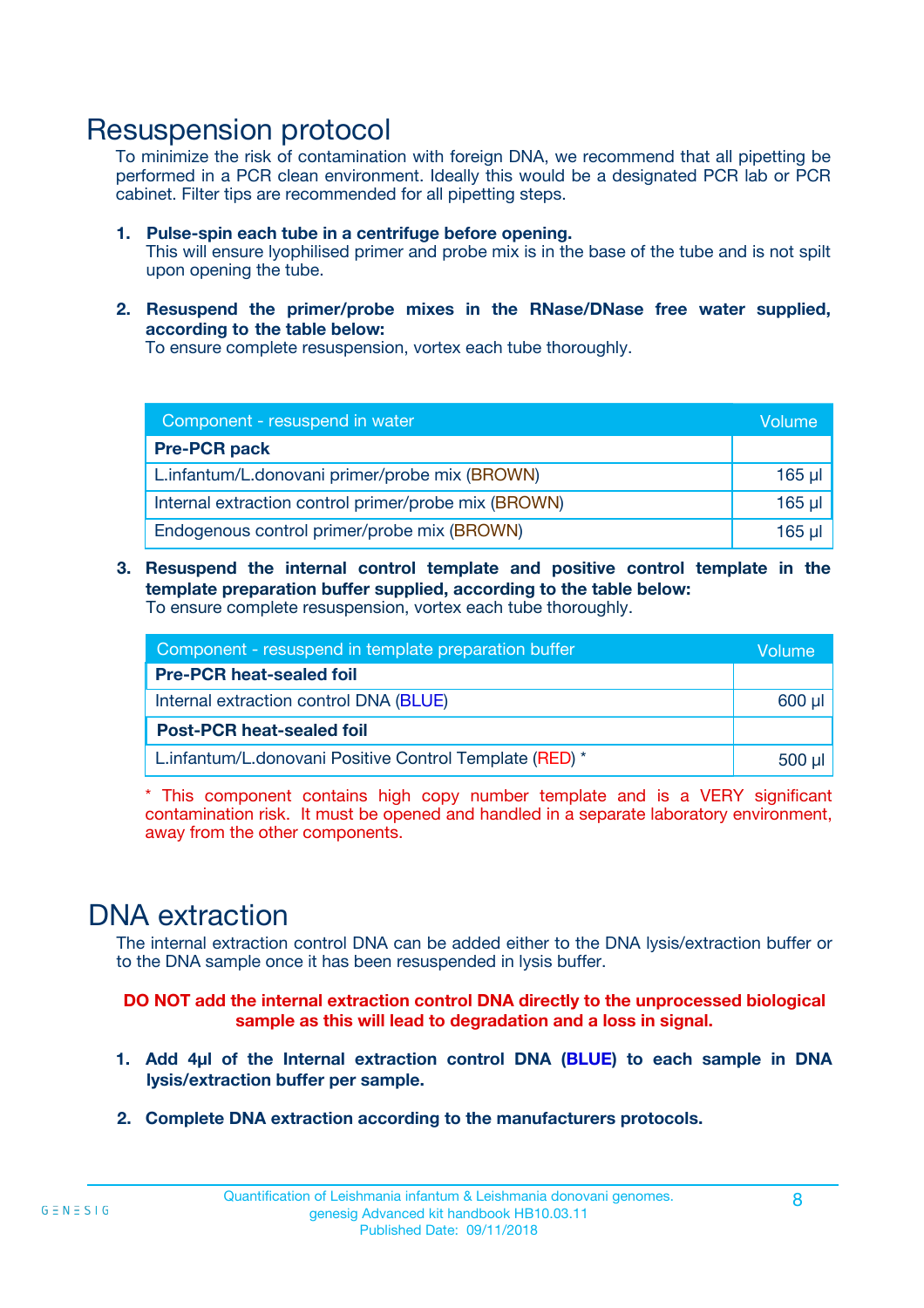# qPCR detection protocol

**1. For each DNA sample prepare a reaction mix according to the table below:** Include sufficient reactions for positive and negative controls.

| Component                                            | Volume       |
|------------------------------------------------------|--------------|
| oasig or PrecisionPLUS 2X qPCR Master Mix            | 10 µ $\vert$ |
| L.infantum/L.donovani primer/probe mix (BROWN)       | 1 µl         |
| Internal extraction control primer/probe mix (BROWN) | 1 µl         |
| <b>RNase/DNase free water (WHITE)</b>                | $3 \mu$      |
| <b>Final Volume</b>                                  | 15 ul        |

**2. For each DNA sample prepare an endogenous control reaction according to the table below (Optional):**

**This control reaction will provide useful information regarding the quality of the biological sample.**

| Component                                   | Volume          |
|---------------------------------------------|-----------------|
| oasig or PrecisionPLUS 2X qPCR Master Mix   | 10 <sub>µ</sub> |
| Endogenous control primer/probe mix (BROWN) | 1 µI            |
| <b>RNase/DNase free water (WHITE)</b>       | $4 \mu$         |
| <b>Final Volume</b>                         | 15 µl           |

- **3. Pipette 15µl of each mix into individual wells according to your qPCR experimental plate set up.**
- **4. Prepare sample DNA templates for each of your samples.**
- **5. Pipette 5µl of DNA template into each well, according to your experimental plate set up.**

For negative control wells use 5µl of RNase/DNase free water. The final volume in each well is 20ul.

**6. If a standard curve is included for quantitative analysis, prepare a reaction mix according to the table below:**

| Component                                      | Volume          |
|------------------------------------------------|-----------------|
| oasig or PrecisionPLUS 2X qPCR Master Mix      | 10 $\mu$        |
| L.infantum/L.donovani primer/probe mix (BROWN) | 1 µI            |
| <b>RNase/DNase free water (WHITE)</b>          | $4 \mu$         |
| <b>Final Volume</b>                            | 15 <sub>µ</sub> |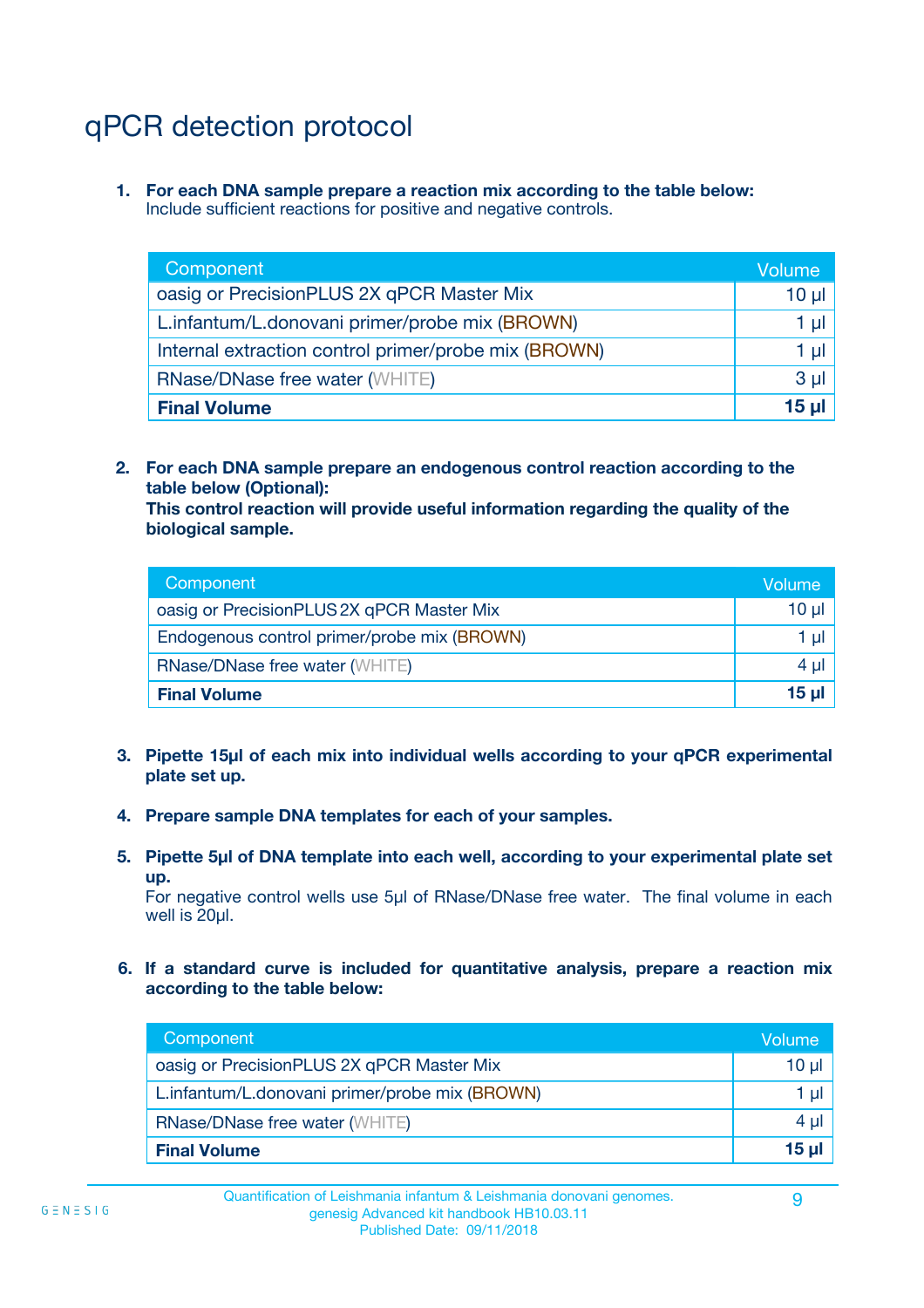#### **7. Preparation of standard curve dilution series.**

- 1) Pipette 90µl of template preparation buffer into 5 tubes and label 2-6
- 2) Pipette 10µl of Positive Control Template (RED) into tube 2
- 3) Vortex thoroughly
- 4) Change pipette tip and pipette 10µl from tube 2 into tube 3
- 5) Vortex thoroughly

Repeat steps 4 and 5 to complete the dilution series

| <b>Standard Curve</b>         | <b>Copy Number</b>     |
|-------------------------------|------------------------|
| Tube 1 Positive control (RED) | $2 \times 10^5$ per µl |
| Tube 2                        | $2 \times 10^4$ per µl |
| Tube 3                        | $2 \times 10^3$ per µl |
| Tube 4                        | $2 \times 10^2$ per µl |
| Tube 5                        | $20$ per $\mu$         |
| Tube 6                        | 2 per µl               |

**8. Pipette 5µl of standard template into each well for the standard curve according to your experimental plate set up.**

#### The final volume in each well is 20µl.

## qPCR amplification protocol

Amplification conditions using oasig or PrecisionPLUS 2X qPCR Master Mix.

|             | <b>Step</b>       | <b>Time</b>     | Temp    |
|-------------|-------------------|-----------------|---------|
|             | Enzyme activation | 2 min           | 95 °C   |
| Cycling x50 | Denaturation      | 10 <sub>s</sub> | 95 $°C$ |
|             | DATA COLLECTION * | 60 s            | 60 °C   |

\* Fluorogenic data should be collected during this step through the FAM and VIC channels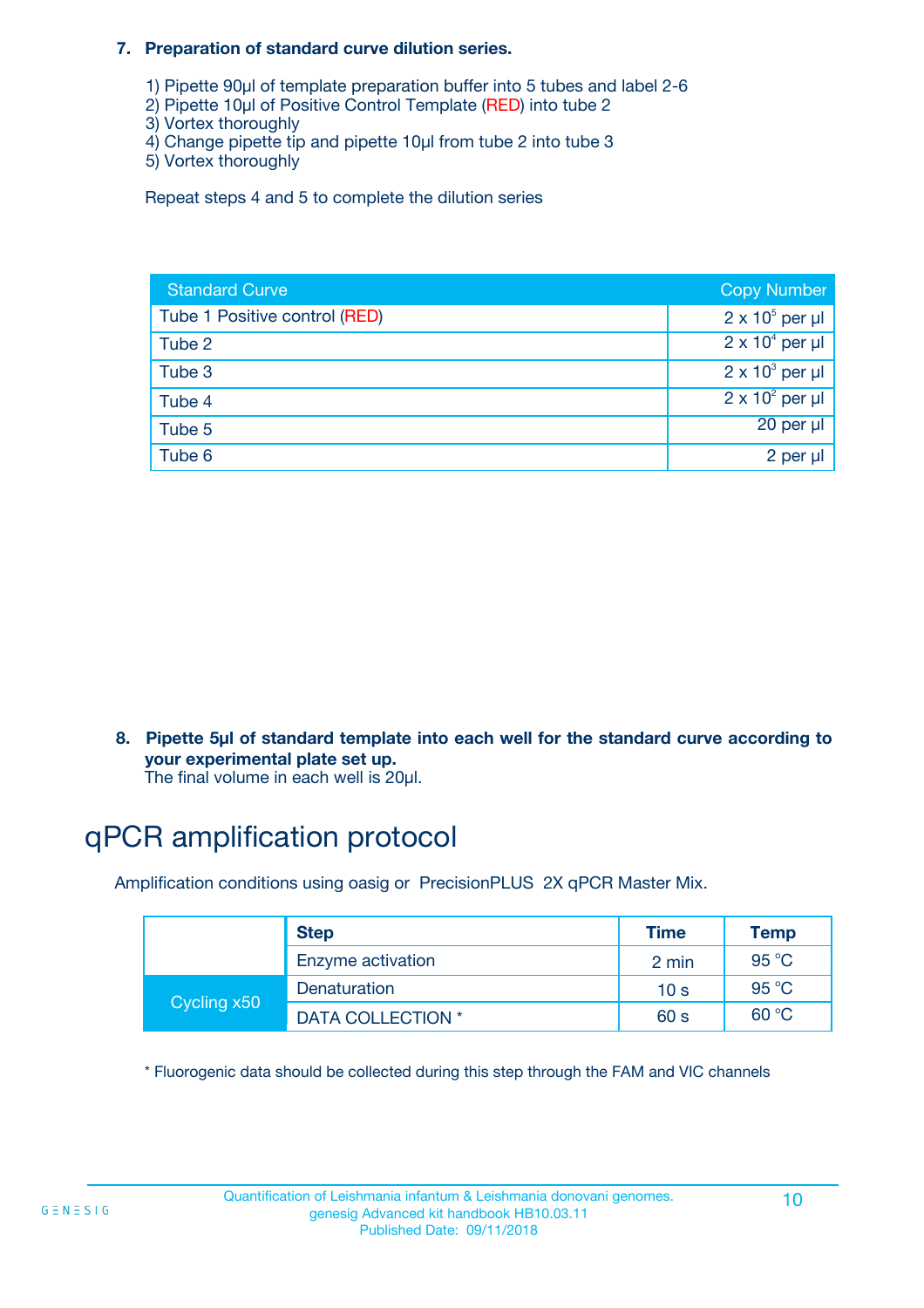# Interpretation of results

| <b>Target</b><br>(FAM) | <b>Internal</b><br>control<br>(NIC) | <b>Positive</b><br>control | <b>Negative</b><br>control | Interpretation                                                                                                  |
|------------------------|-------------------------------------|----------------------------|----------------------------|-----------------------------------------------------------------------------------------------------------------|
| $\leq 30$              | $+ 1 -$                             | ÷                          |                            | <b>POSITIVE QUANTITATIVE RESULT</b><br>calculate copy number                                                    |
| > 30                   | ٠                                   | ÷                          |                            | <b>POSITIVE QUANTITATIVE RESULT</b><br>calculate copy number                                                    |
| > 30                   |                                     | ÷                          |                            | <b>POSITIVE QUALITATIVE RESULT</b><br>do not report copy number as this<br>may be due to poor sample extraction |
|                        | ÷                                   | ÷                          |                            | <b>NEGATIVE RESULT</b>                                                                                          |
| $+ 1 -$                | $+ 1 -$                             | ÷                          | $\leq$ 35                  | <b>EXPERIMENT FAILED</b><br>due to test contamination                                                           |
| $+$ / -                | $+ 1 -$                             | ÷                          | > 35                       | $\star$                                                                                                         |
|                        |                                     | ÷                          |                            | <b>SAMPLE PREPARATION FAILED</b>                                                                                |
|                        |                                     |                            | $+$ /                      | <b>EXPERIMENT FAILED</b>                                                                                        |

Positive control template (**RED**) is expected to amplify between Cq 16 and 23. Failure to satisfy this quality control criterion is a strong indication that the experiment has been compromised.

\*Where the test sample is positive and the negative control is positive with a  $Ca > 35$ , the sample must be reinterpreted based on the relative signal strength of the two results:



If the sample amplifies  $> 5$  Cq earlier than the negative control then the sample should be reinterpreted (via the table above) with the negative control verified as negative.



If the sample amplifies  $< 5$  Cq earlier than the negative control then the positive sample result is invalidated and<br>the result should be determined  $the$  result should be inconclusive due to test contamination. The test for this sample should be repeated.